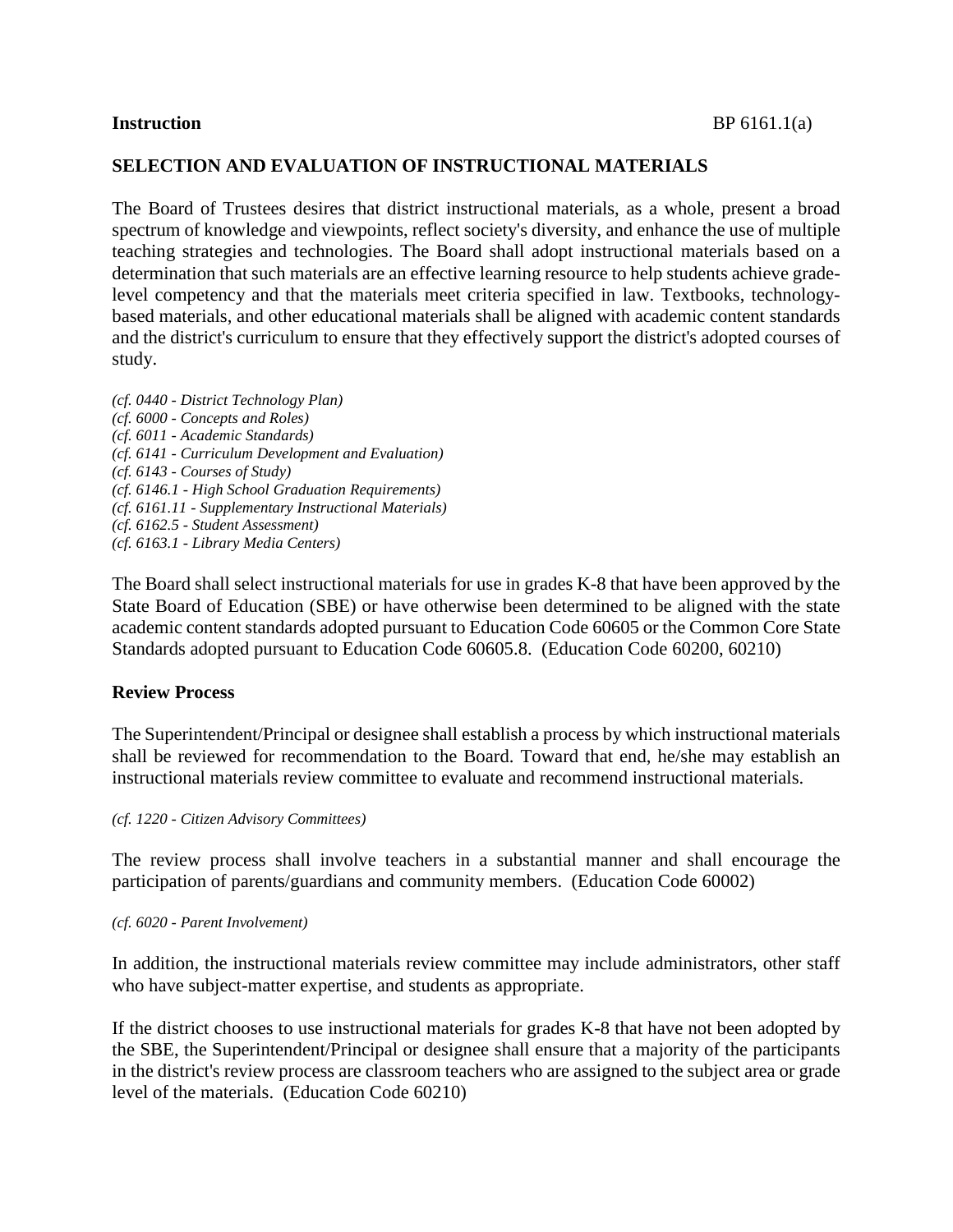Individuals who participate in the selection or review of instructional materials shall not have a conflict of interest, as defined in administrative regulation, in the materials being reviewed.

## *(cf. 9270 - Conflict of Interest)*

The committee shall review instructional materials using criteria provided in law and administrative regulation, and shall provide the Board with documentation supporting its recommendations.

All recommended instructional materials shall be available for public inspection at the district office.

## *(cf. 5020 - Parent Rights and Responsibilities)*

The district may pilot instructional materials, using a representative sample of classrooms for a specified period of time during a school year, in order to determine how well the materials support the district's curricular goals and academic standards. Feedback from teachers piloting the materials shall be made available to the Board before the materials are adopted.

## **Public Hearing on Sufficiency of Instructional Materials**

The Board shall annually conduct one or more public hearings on the sufficiency of the district's textbooks and other instructional materials. (Education Code 60119)

The hearing shall be held on or before the end of the eighth week from the first day students attend school for that year. (Education Code 60119)

The Board encourages participation by parents/guardians, teachers, interested community members, and bargaining unit leaders at the hearing. Ten days prior to the hearing, the Superintendent/Principal or designee shall post a notice in three public places within the district containing the time, place, and purpose of the hearing. The hearing shall not take place during or immediately following school hours. (Education Code 60119)

## *(cf. 9322 - Agenda/Meeting Materials)*

At the hearing(s), the Board shall determine, through a resolution, whether each student in each school, including each English learner, has sufficient textbooks or instructional materials which are aligned to the state content standards adopted pursuant to Education Code 60605 or the Common Core State Standards adopted pursuant to Education Code 60605.8 and which are consistent with the content and cycles of the state's curriculum frameworks. Sufficiency of instructional materials shall be determined in each of the following subjects: (Education Code 60119)

1. Mathematics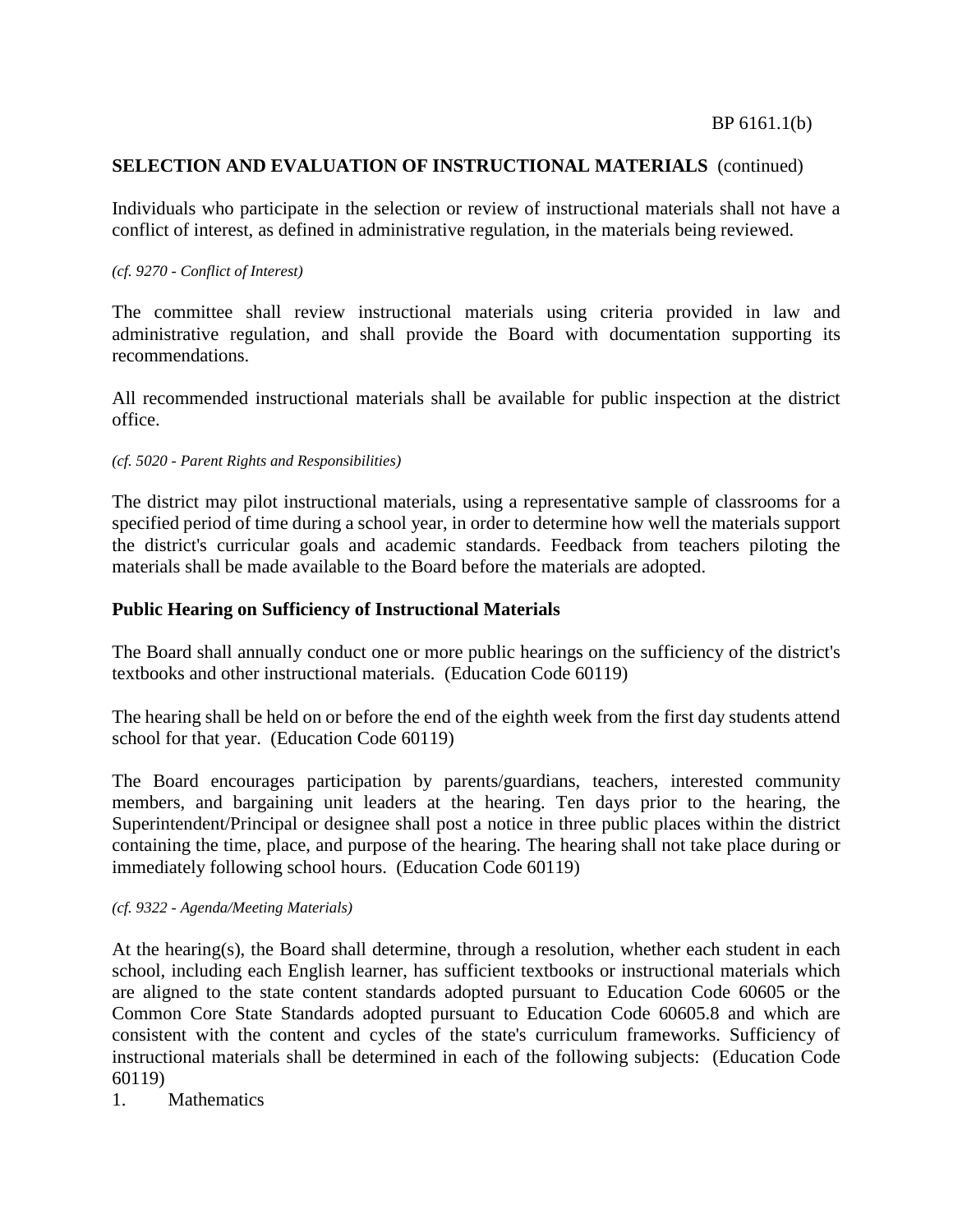*(cf. 6142.92 - Mathematics Instruction)*

2. Science

*(cf. 6142.93 - Science Instruction)*

3. History-social science

*(cf. 6142.94 - History-Social Science Instruction)*

4. English language arts, including the English language development component of an adopted program

*(cf. 6142.91 - English/Language Arts Instruction) (cf. 6174 - Education for English Learners)*

5. World/foreign language

*(cf. 6142.2 - World/Foreign Language Instruction)*

## 6. Health

*(cf. 6142.8 - Comprehensive Health Education)*

If the Board determines that there are insufficient textbooks or instructional materials, it shall provide information to classroom teachers and to the public setting forth the percentage of students who lack sufficient standards-aligned textbooks or instructional materials in each subject area and the reasons that each student does not have sufficient textbooks or instructional materials. The Board shall take any action, except an action that would require reimbursement by the Commission of State Mandates, to ensure that each student has sufficient materials within two months of the beginning of the school year in which the determination is made. (Education Code 60119)

The degree to which every student has sufficient access to standards-aligned instructional materials shall be included in the district's local control and accountability plan. (Education Code 52060)

*(cf. 0460 - Local Control and Accountability Plan)*

## **Complaints**

Complaints concerning instructional materials shall be handled in accordance with law, Board policy, and administrative regulation.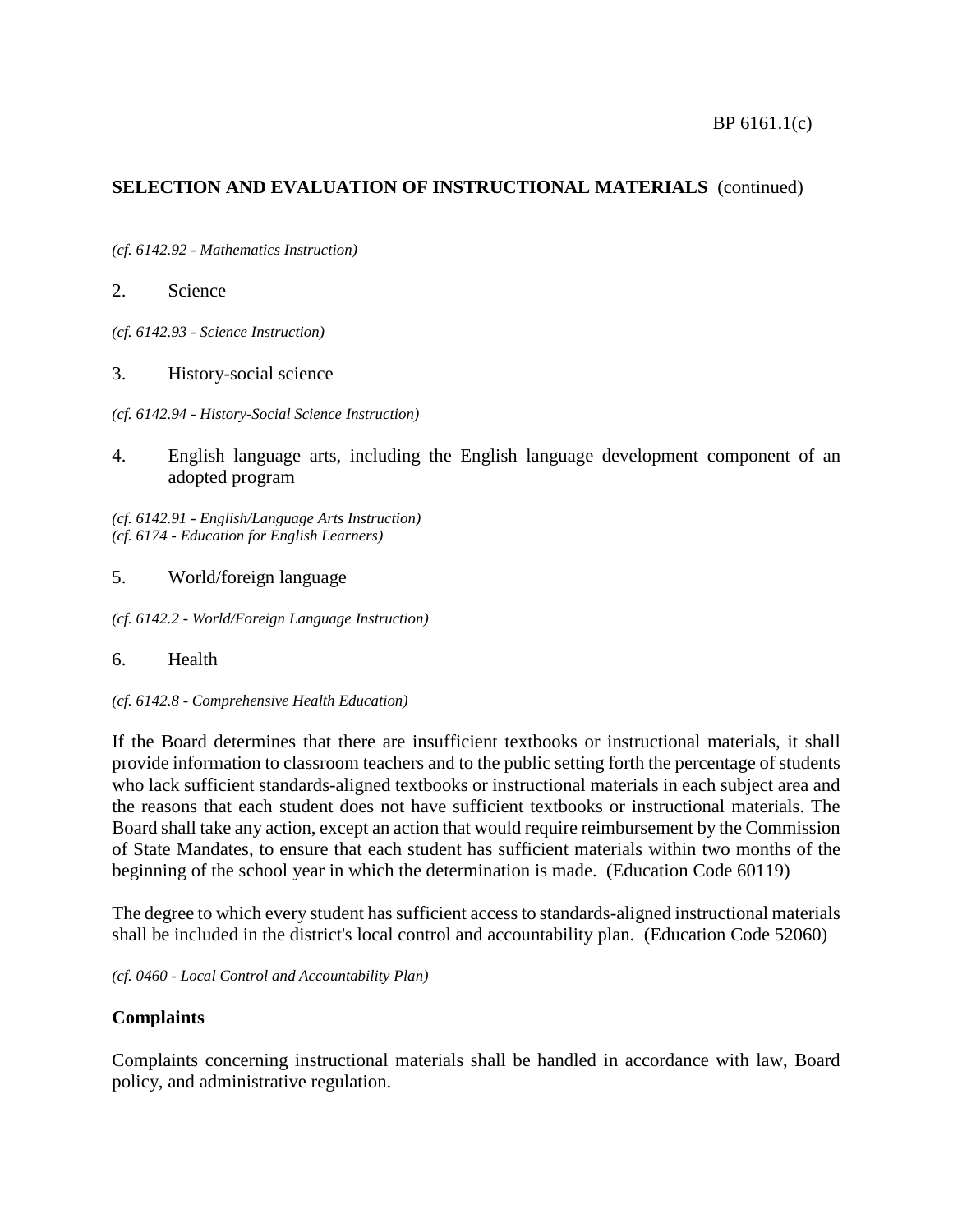*(cf. 1312.2 - Complaints Concerning Instructional Materials)*

*(cf. 1312.4 - Williams Uniform Complaint Procedures)*

#### *Legal Reference:*

*EDUCATION CODE 220 Prohibition against discrimination 1240 County superintendent, general duties 33050-33053 General waiver authority 33126 School accountability report card 35272 Education and athletic materials 44805 Enforcement of course of studies; use of textbooks, rules and regulations 49415 Maximum textbook weight 51501 Nondiscriminatory subject matter 52060-52077 Local control and accountability plan 60000-60005 Instructional materials, legislative intent 60010 Definitions 60040-60052 Instructional requirements and materials 60060-60063.5 Requirements for publishers and manufacturers 60070-60076 Prohibited acts (re instructional materials) 60110-60115 Instructional materials on alcohol and drug education 60119 Public hearing on sufficiency of materials 60200-60210 Elementary school materials 60226 Requirements for publishers and manufacturers 60350-60352 Core reading program instructional materials 60400-60411 High school textbooks 60510-60511 Donation for sale of obsolete instructional materials 60605 State content standards 60605.8 Common Core State Standards 60605.86-60605.88 Supplemental instructional materials aligned with Common Core State Standards CODE OF REGULATIONS, TITLE 5 9505-9530 Instructional materials*

*Management Resources:*

*CALIFORNIA DEPARTMENT OF EDUCATION PUBLICATIONS Instructional Materials FAQ 01-05 Guidelines for Piloting Textbooks and Instructional Materials, rev. January 2015 Standards for Evaluating Instructional Materials for Social Content, 2013 WEB SITES CSBA: http://www.csba.org Association of American Publishers: http://www.publishers.org California Academic Content Standards Commission, Common Core State Standards: http://www.scoe.net/castandards California Department of Education: http://www.cde.ca.gov*

Policy **CUDDEBACK UNION ELEMENTARY SCHOOL DISTRICT** adopted: December 11, 2019 Carlotta, California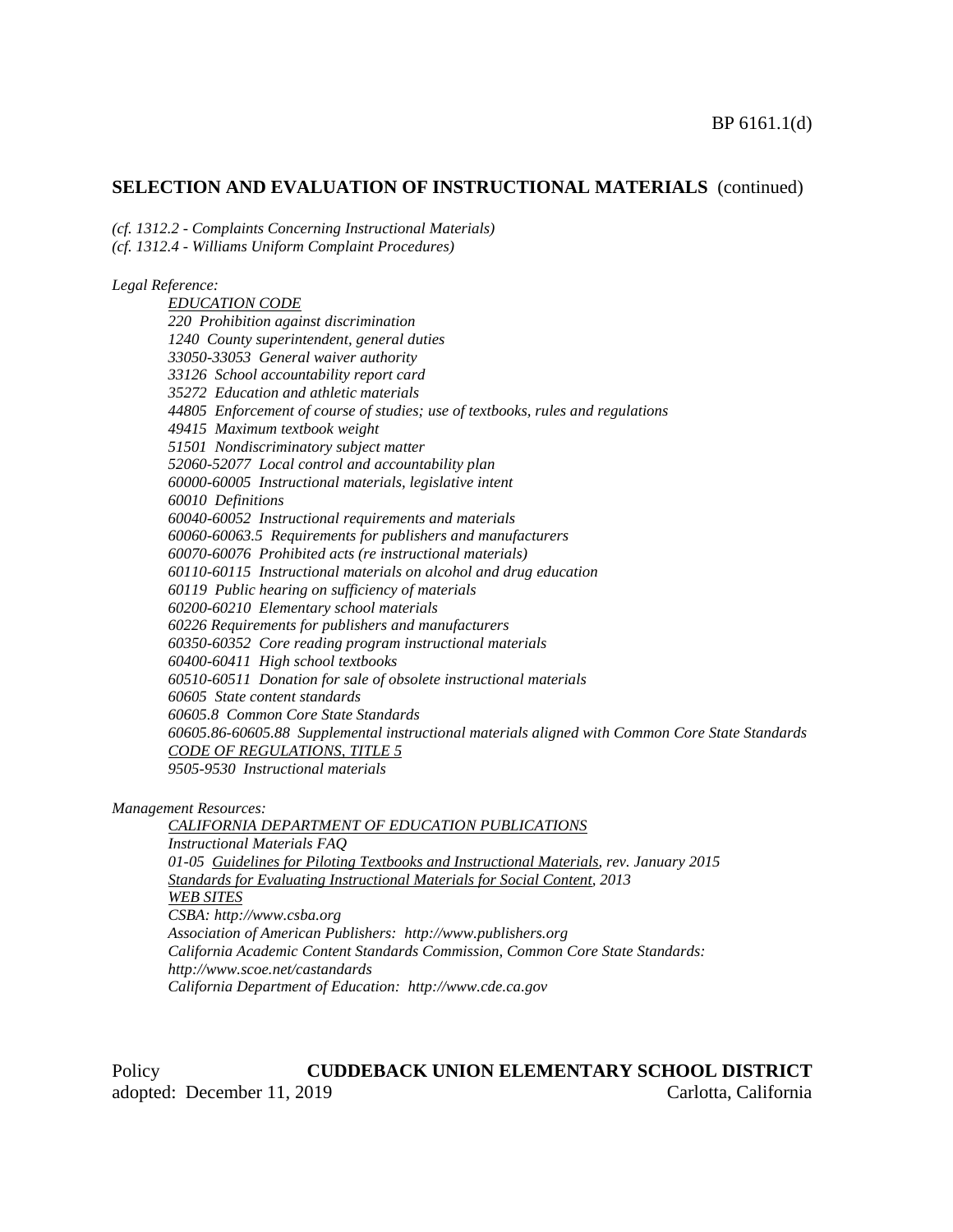# **SELECTION AND EVALUATION OF INSTRUCTIONAL MATERIALS**

## **Criteria for Selection and Adoption of Instructional Materials**

In recommending textbooks or other instructional materials for adoption by the Board of Trustees, the Superintendent/Principal or designee shall ensure that such materials:

1. Are aligned to any applicable academic content standards adopted by the State Board of Education (SBE) pursuant to Education Code 60605 and/or Common Core Standards adopted pursuant to Education Code 60605.8

*(cf. 6011 - Academic Standards)*

For grades K-8, the Superintendent/Principal or designee shall select instructional materials from among the list of materials adopted by the SBE and/or other materials that have not been adopted by the SBE but are aligned with the state academic content standards and/or the Common Core Standards. (Education Code 60200, 60210)

*(cf. 6161.11 - Supplementary Instructional Materials)*

2. Do not reflect adversely upon persons because of their race or ethnicity, gender, religion, disability, nationality, sexual orientation, occupation, or other characteristic listed in Education Code 220, nor contain any sectarian or denominational doctrine or propaganda contrary to law (Education Code 51501, 60044)

*(cf. 0410 - Nondiscrimination in District Programs and Activities)*

- 3. To the satisfaction of the Board, are accurate, objective, current, and suited to the needs and comprehension of district students at their respective grade levels (Education Code 60045)
- 4. With the exception of literature and trade books, use proper grammar and spelling (Education Code 60045)
- 5. Do not expose students to a commercial brand name, product, or corporate or company logo unless the Board makes a specific finding that the use is appropriate based on one of the following: (Education Code 60048, 60200)
	- a. The commercial brand name, product, or corporate or company logo is used in text for an educational purpose as defined in guidelines or frameworks adopted by the SBE.
	- b. The appearance of a commercial brand name, product, or corporate or company logo in an illustration is incidental to the general nature of the illustration.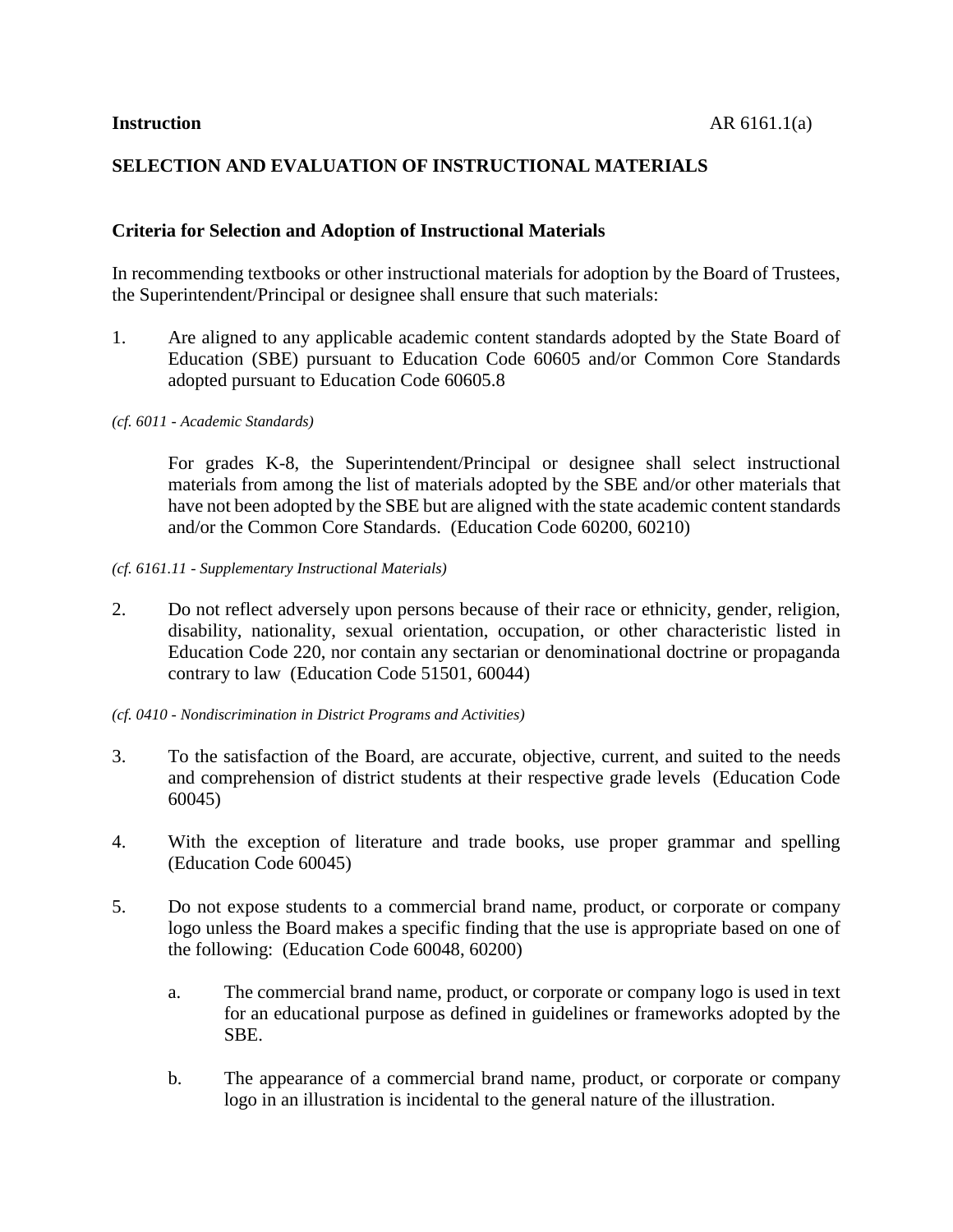## *(cf. 1325 - Advertising and Promotion)*

- 6. If the materials are technology-based materials, are both available and comparable to other, equivalent instructional materials (Education Code 60052)
- 7. Meet the requirements of Education Code 60040-60043 for specific subject content
- 8. Support the district's adopted courses of study and curricular goals
- *(cf. 6141 - Curriculum Development and Evaluation)*
- *(cf. 6142.2 - World/Foreign Language Instruction)*
- *(cf. 6142.8 - Comprehensive Health Education)*
- *(cf. 6142.91 - English/Language Arts Instruction)*
- *(cf. 6142.92 - Mathematics Instruction)*
- *(cf. 6142.93 - Science Instruction)*
- *(cf. 6142.94 - History-Social Science Instruction)*
- *(cf. 6143 - Courses of Study)*
- *(cf. 6146.1 - High School Graduation Requirements)*
- 9. Contribute to a comprehensive, balanced curriculum
- 10. Demonstrate reliable quality of scholarship as evidenced by:
	- a. Accurate, up-to-date, and well-documented information
	- b. Objective presentation of diverse viewpoints
	- c. Clear, concise writing and appropriate vocabulary
	- d. Thorough treatment of subject matter
- 11. Provide for a wide range of materials at all levels of difficulty, with appeal to students of varied interests, abilities, and developmental levels
- 12. Include materials that stimulate discussion of contemporary issues and improve students' thinking and decision-making skills
- 13. Contribute to the proper articulation of instruction through grade levels
- 14. As appropriate, have corresponding versions available in languages other than English
- 15. Include high-quality teacher's guides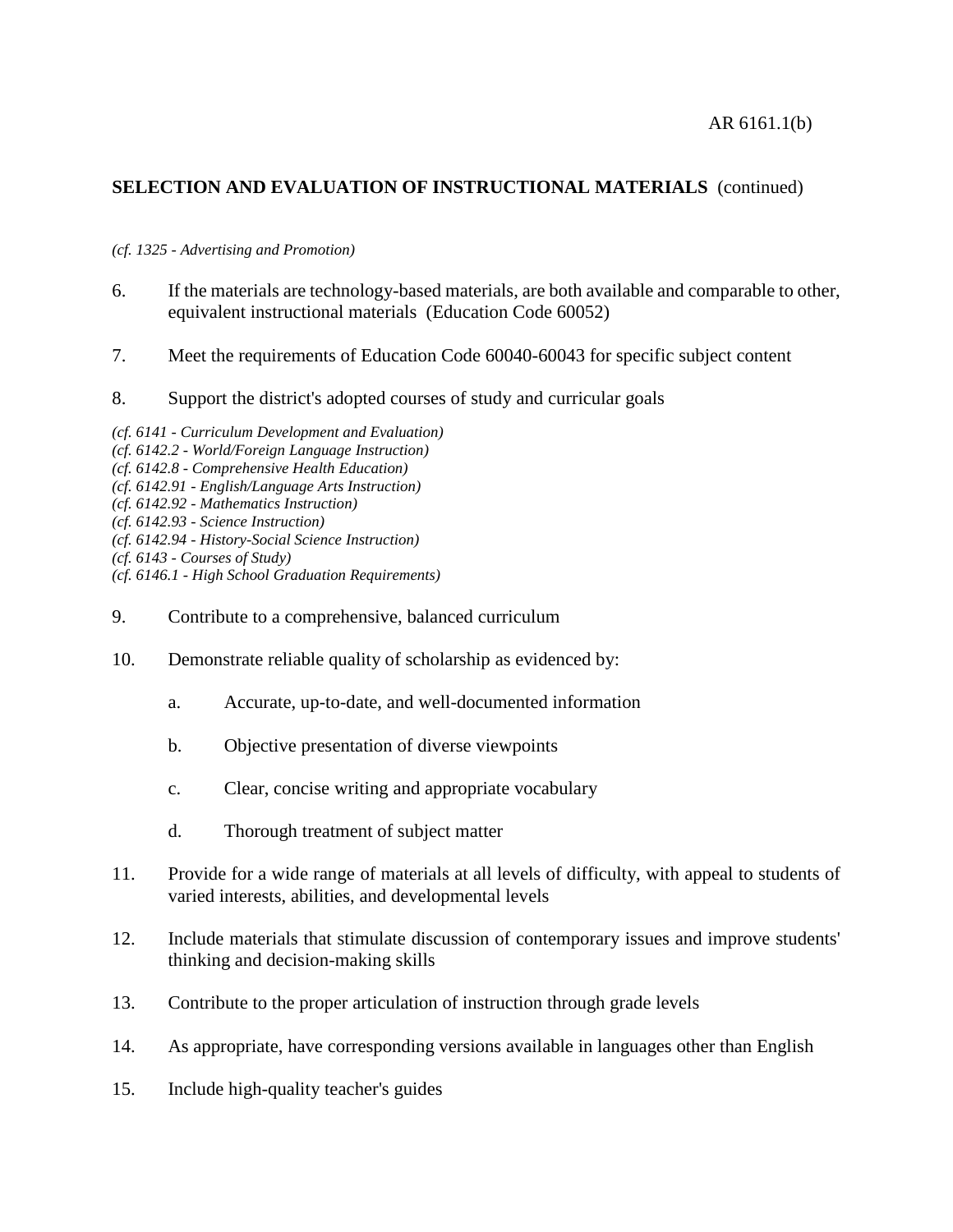AR 6161.1(c)

# **SELECTION AND EVALUATION OF INSTRUCTIONAL MATERIALS** (continued)

- 16. Meet high standards in terms of the quality, durability, and appearance of paper, binding, text, and graphics
- 17. When available, include options for lighter weight materials in order to help minimize any injury to students by the combined weight of instructional materials

# **Conflict of Interest**

To ensure integrity and impartiality in the evaluation and selection of instructional materials, any district employee who is participating in the evaluation of instructional materials and not otherwise designated in the district's conflict of interest code shall sign a disclosure statement indicating that he/she:

1. Shall not accept any emolument, money, or other valuable thing or inducement to directly or indirectly introduce, recommend, vote for, or otherwise influence the adoption or purchase of any instructional material (Education Code 60072)

Sample copies of instructional materials are excepted from this prohibition. (Education Code 60075)

- 2. Is not employed by nor receives compensation from the publisher or supplier of the instructional materials or any person, firm, organization, subsidiary, or controlling entity representing it
- 3. Does not have and will not negotiate a contractual relationship with the publisher or supplier of the instructional materials or any person, firm, organization, subsidiary, or controlling entity representing it
- 4. Does not have an interest as a contributor, author, editor, or consultant in any textbook or other instructional material submitted to the district

*(cf. 9270 - Conflict of Interest)*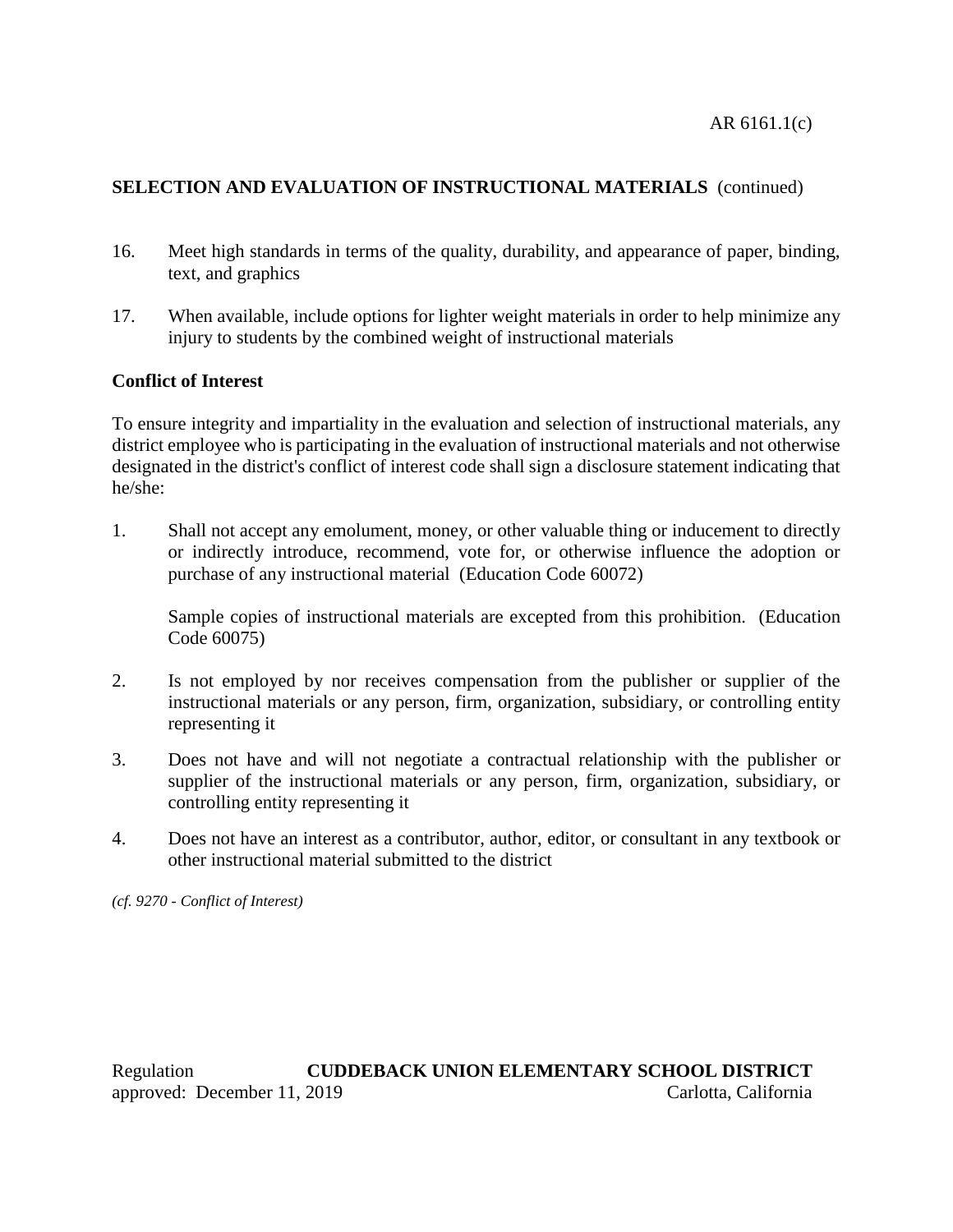# **SELECTION AND EVALUATION OF INSTRUCTIONAL MATERIALS**

## **Resolution On Sufficiency Of Instructional Materials**

Whereas, the Board of Trustees of the *(name of school district)*, in order to comply with the requirements of Education Code 60119, held a public hearing on *(date)*, at *(time)* o'clock, which is on or before the eighth week of school (between the first day that students attend school and the end of the eighth week from that day) and which did not take place during or immediately following school hours, and;

Whereas, the Board provided at least 10 days notice of the public hearing by posting it in at least three public places within the district stating the time, place, and purpose of the hearing, and;

Whereas, the Board encouraged participation by parents/guardians, teachers, members of the community, and bargaining unit leaders in the public hearing, and;

Whereas, information provided at the public hearing detailed the extent to which sufficient textbooks or instructional materials were provided to all students, including English learners, in the *(name of school district)*, and;

Whereas, the definition of "sufficient textbooks or instructional materials" meansthat each student, including each English learner, has a standards-aligned textbook or instructional materials to use in class and to take home, which may include materials in a digital format but shall not include photocopied sheets from only a portion of a textbook or instructional materials copied to address a shortage, and;

Whereas, textbooks or instructional materials in core curriculum subjects should be aligned with state academic content standards adopted by the State Board of Education pursuant to Education Code 60605 and/or the Common Core State Standards adopted pursuant to Education Code 60605.8;

## **Finding of Sufficient Textbooks or Instructional Materials**

Whereas, sufficient standards-aligned textbooks or instructional materials that are consistent with the cycles and content of the curriculum frameworks were provided to each student, including each English learner, in the following subjects:

 Mathematics: *(List adopted textbooks or instructional materials for this subject for each grade level as well as applicable state adoption cycle.)*

\_\_\_\_\_\_\_\_\_\_\_\_\_\_\_\_\_\_\_\_\_\_\_\_\_\_\_\_\_\_\_\_\_\_\_\_\_\_\_\_\_\_\_\_\_\_\_\_\_\_\_\_\_\_\_\_\_\_\_\_\_\_\_\_\_\_\_\_\_ \_\_\_\_\_\_\_\_\_\_\_\_\_\_\_\_\_\_\_\_\_\_\_\_\_\_\_\_\_\_\_\_\_\_\_\_\_\_\_\_\_\_\_\_\_\_\_\_\_\_\_\_\_\_\_\_\_\_\_\_\_\_\_\_\_\_\_\_\_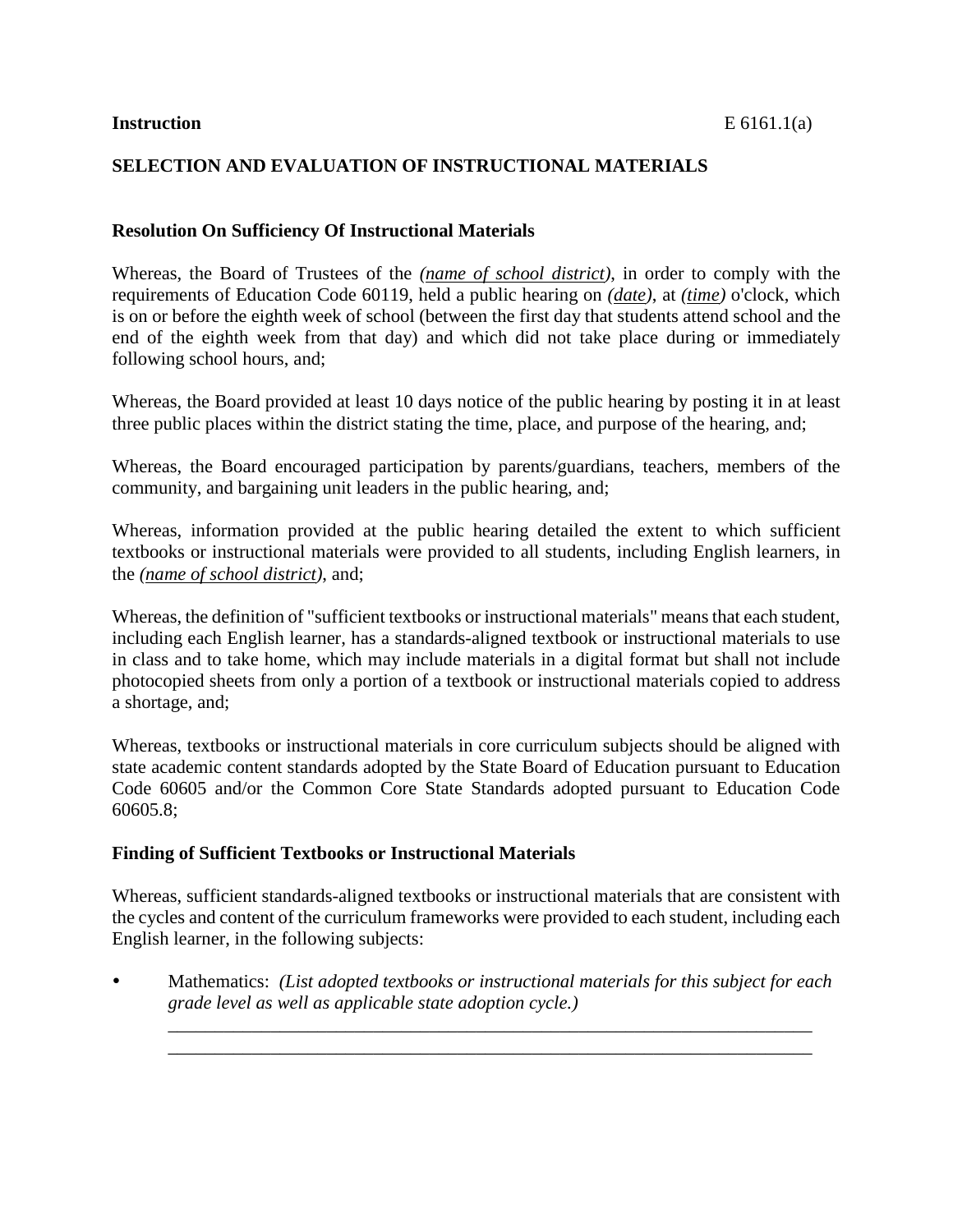- Science: *(List adopted textbooks or instructional materials for this subject for each grade level as well as applicable state adoption cycle.)*
- History-social science: *(List adopted textbooks or instructional materials for this subject for each grade level as well as applicable state adoption cycle.)*

\_\_\_\_\_\_\_\_\_\_\_\_\_\_\_\_\_\_\_\_\_\_\_\_\_\_\_\_\_\_\_\_\_\_\_\_\_\_\_\_\_\_\_\_\_\_\_\_\_\_\_\_\_\_\_\_\_\_\_\_\_\_\_\_\_\_\_\_\_ \_\_\_\_\_\_\_\_\_\_\_\_\_\_\_\_\_\_\_\_\_\_\_\_\_\_\_\_\_\_\_\_\_\_\_\_\_\_\_\_\_\_\_\_\_\_\_\_\_\_\_\_\_\_\_\_\_\_\_\_\_\_\_\_\_\_\_\_\_

\_\_\_\_\_\_\_\_\_\_\_\_\_\_\_\_\_\_\_\_\_\_\_\_\_\_\_\_\_\_\_\_\_\_\_\_\_\_\_\_\_\_\_\_\_\_\_\_\_\_\_\_\_\_\_\_\_\_\_\_\_\_\_\_\_\_\_\_\_ \_\_\_\_\_\_\_\_\_\_\_\_\_\_\_\_\_\_\_\_\_\_\_\_\_\_\_\_\_\_\_\_\_\_\_\_\_\_\_\_\_\_\_\_\_\_\_\_\_\_\_\_\_\_\_\_\_\_\_\_\_\_\_\_\_\_\_\_\_

 English language arts, including the English language development component of an adopted program: *(List adopted textbooks or instructional materials for this subject for each grade level as well as applicable state adoption cycle.)*

\_\_\_\_\_\_\_\_\_\_\_\_\_\_\_\_\_\_\_\_\_\_\_\_\_\_\_\_\_\_\_\_\_\_\_\_\_\_\_\_\_\_\_\_\_\_\_\_\_\_\_\_\_\_\_\_\_\_\_\_\_\_\_\_\_\_\_\_\_ \_\_\_\_\_\_\_\_\_\_\_\_\_\_\_\_\_\_\_\_\_\_\_\_\_\_\_\_\_\_\_\_\_\_\_\_\_\_\_\_\_\_\_\_\_\_\_\_\_\_\_\_\_\_\_\_\_\_\_\_\_\_\_\_\_\_\_\_\_

- World/foreign language: *(List adopted textbooks or instructional materials for this subject for each grade level as well as applicable state adoption cycle.)*
- Health: *(List adopted textbooks or instructional materials for this subject for each grade level as well as applicable state adoption cycle.)*

\_\_\_\_\_\_\_\_\_\_\_\_\_\_\_\_\_\_\_\_\_\_\_\_\_\_\_\_\_\_\_\_\_\_\_\_\_\_\_\_\_\_\_\_\_\_\_\_\_\_\_\_\_\_\_\_\_\_\_\_\_\_\_\_\_\_\_\_\_

\_\_\_\_\_\_\_\_\_\_\_\_\_\_\_\_\_\_\_\_\_\_\_\_\_\_\_\_\_\_\_\_\_\_\_\_\_\_\_\_\_\_\_\_\_\_\_\_\_\_\_\_\_\_\_\_\_\_\_\_\_\_\_\_\_\_\_\_\_

 $\mathcal{L}_\mathcal{L} = \{ \mathcal{L}_\mathcal{L} = \{ \mathcal{L}_\mathcal{L} = \{ \mathcal{L}_\mathcal{L} = \{ \mathcal{L}_\mathcal{L} = \{ \mathcal{L}_\mathcal{L} = \{ \mathcal{L}_\mathcal{L} = \{ \mathcal{L}_\mathcal{L} = \{ \mathcal{L}_\mathcal{L} = \{ \mathcal{L}_\mathcal{L} = \{ \mathcal{L}_\mathcal{L} = \{ \mathcal{L}_\mathcal{L} = \{ \mathcal{L}_\mathcal{L} = \{ \mathcal{L}_\mathcal{L} = \{ \mathcal{L}_\mathcal{$ \_\_\_\_\_\_\_\_\_\_\_\_\_\_\_\_\_\_\_\_\_\_\_\_\_\_\_\_\_\_\_\_\_\_\_\_\_\_\_\_\_\_\_\_\_\_\_\_\_\_\_\_\_\_\_\_\_\_\_\_\_\_\_\_\_\_\_\_\_

Whereas, laboratory science equipment was available for science laboratory classes offered in grades 9-12, inclusive;

Therefore, it is resolved that for the (*year*) school year, the *(name of school district)* has provided each student with sufficient standards-aligned textbooks or instructional materials that are consistent with the cycles and content of the curriculum frameworks.

## **Finding of Insufficient Textbooks or Instructional Materials**

Whereas, information provided at the public hearing and to the Board at the public meeting detailed that insufficient standards-aligned textbooks or instructional materials were provided to students in the following subjects and grade levels at the district school: (*List the percentage of students* who lack sufficient standards-aligned textbooks or instructional materials in mathematics, science, *history-social science, English language arts, world/foreign language, and health.)*

\_\_\_\_\_\_\_\_\_\_\_\_\_\_\_\_\_\_\_\_\_\_\_\_\_\_\_\_\_\_\_\_\_\_\_\_\_\_\_\_\_\_\_\_\_\_\_\_\_\_\_\_\_\_\_\_\_\_\_\_\_\_\_\_\_\_\_\_\_\_\_\_\_\_\_ \_\_\_\_\_\_\_\_\_\_\_\_\_\_\_\_\_\_\_\_\_\_\_\_\_\_\_\_\_\_\_\_\_\_\_\_\_\_\_\_\_\_\_\_\_\_\_\_\_\_\_\_\_\_\_\_\_\_\_\_\_\_\_\_\_\_\_\_\_\_\_\_\_\_\_